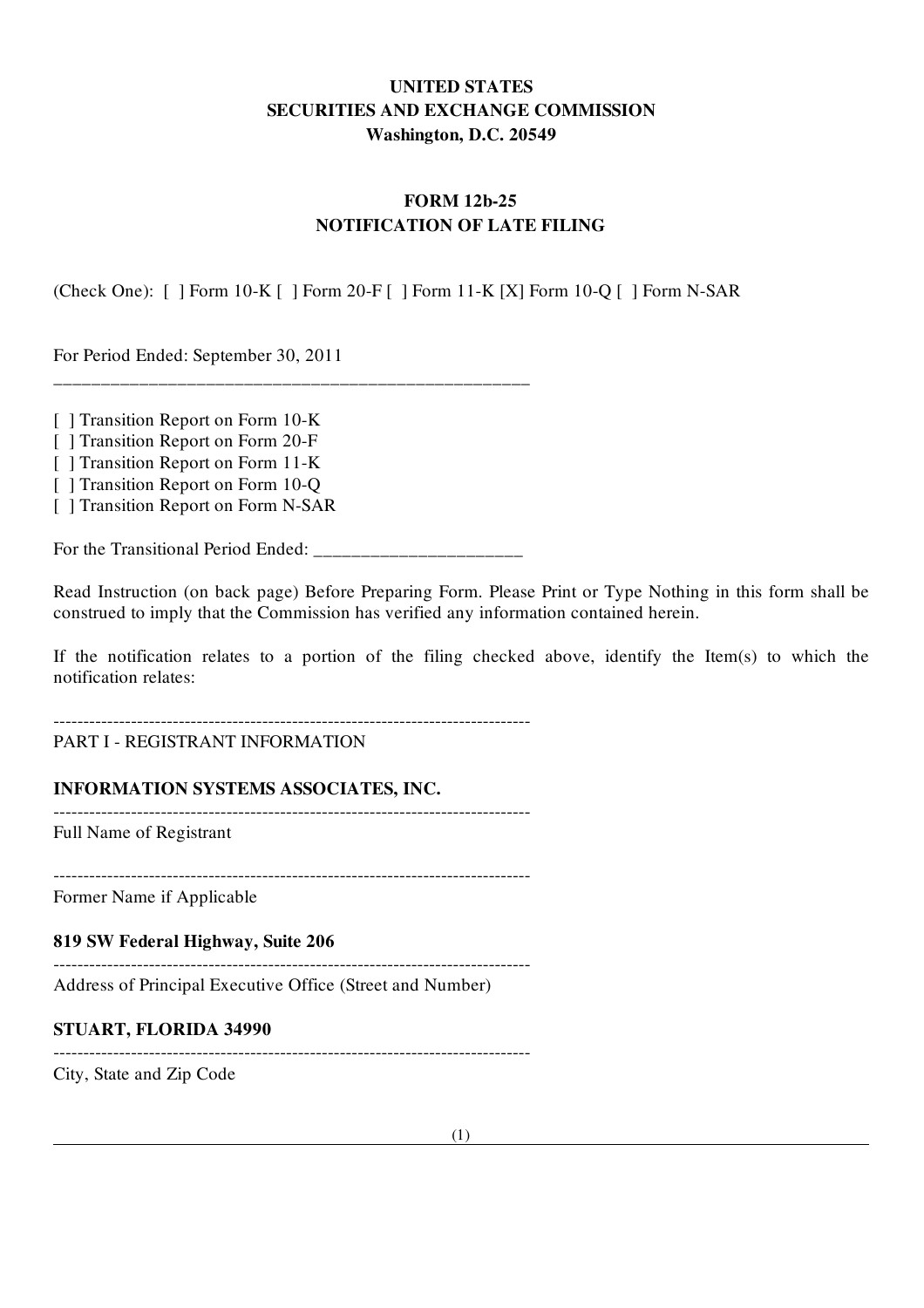PART II - RULES 12b-25(b) AND (c)

If the subject report could not be filed without unreasonable effort or expense and the registrant seeks relief pursuant to Rule 12b-25(b), the following should be completed. (Check box if appropriate)

- | (a) The reasons described in reasonable detail in Part III of this form
- | could not be eliminated without unreasonable effort or expense;
- | (b) The subject annual report, semi-annual report, transition report on
- | Form 10-K, Form 20-F, 11-K or Form N-SAR, or portion thereof, will be
- | filed on or before the fifteenth calendar day following the
- [X] | prescribed due date; or the subject quarterly report of transition
	- | report on Form 10-Q, or portion thereof will be filed on or before
	- | the fifth calendar day following the prescribed due date; and
	- | (c) The accountant's statement or other exhibit required by Rule
	- | 12b-25(c) has been attached if applicable.

# PART III - NARRATIVE

State below in reasonable detail the reasons why Forms 10-K, 20-F, 11-K, 10-Q, N-SAR, or the transition report or portion thereof, could not be filed within the prescribed time period.

INFORMATION SYSTEMS ASSOCIATES, INC. (the "Company") is still awaiting third party documentation in order to properly prepare a complete and accurate Form 10-Q. The Company has been unable to receive this data in a timely manner without unreasonable effort and expenses. For the foregoing reason, the Company requires additional time in order to prepare and file its quarterly report on Form 10-Q for the quarter ended June September 30, 2011.

The Company does not expect significant changes in its results from operations and earnings from the corresponding period ended June 30, 2011.

(Attach Extra Sheets if Needed)

# PART IV - OTHER INFORMATION

(1) Name and telephone number of person to contact in regard to this notification.

| <b>Joseph P. Coschera</b> | <b>Chief Executive Officer</b> | $(772)$ 403-2992   |
|---------------------------|--------------------------------|--------------------|
| (Name)                    | (Title)                        | (Telephone Number) |

- (2) Have all other periodic reports required under Section 13 or 15(d) of the Securities Exchange Act of 1934 or Section 30 of the Investment Company Act of 1940 during the preceding 12 months or for such shorter period that the registrant was required to file such report(s) been filed? If answer is no, identify report(s).
	- [X] Yes [ ] No
- (3) Is it anticipated that any significant change in results of operations from the corresponding period for the last fiscal year will be reflected by the earnings statements to be included in the subject report or portion thereof? [ ] Yes [X] No

If so, attach an explanation of the anticipated change, both narratively and quantitatively, and, if appropriate,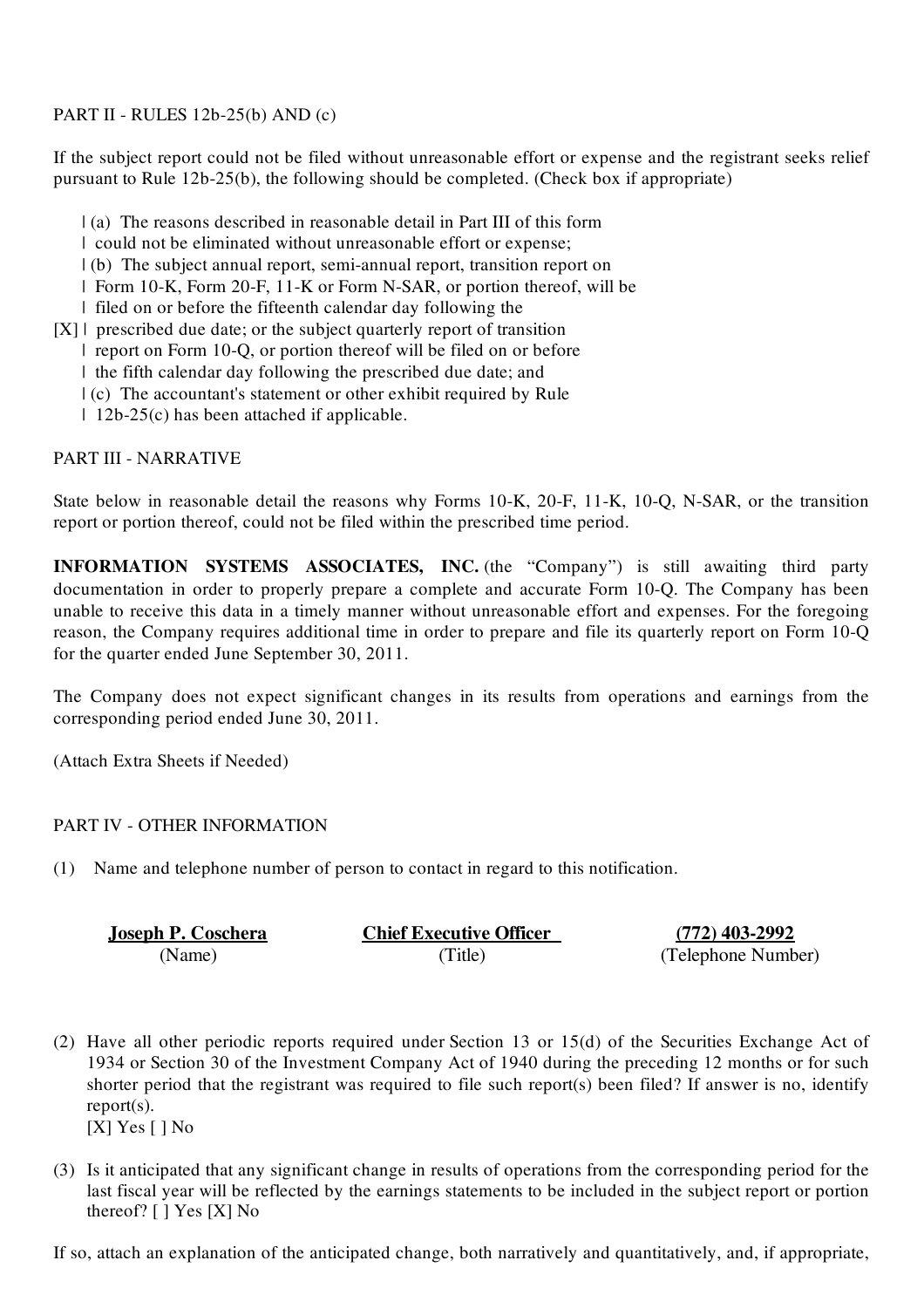state the reasons why a reasonable estimate of the results cannot be made.

<u> 1980 - Johann Barn, mars ann an t-Amhain Aonaich an t-Aonaich an t-Aonaich ann an t-Aonaich ann an t-Aonaich</u>